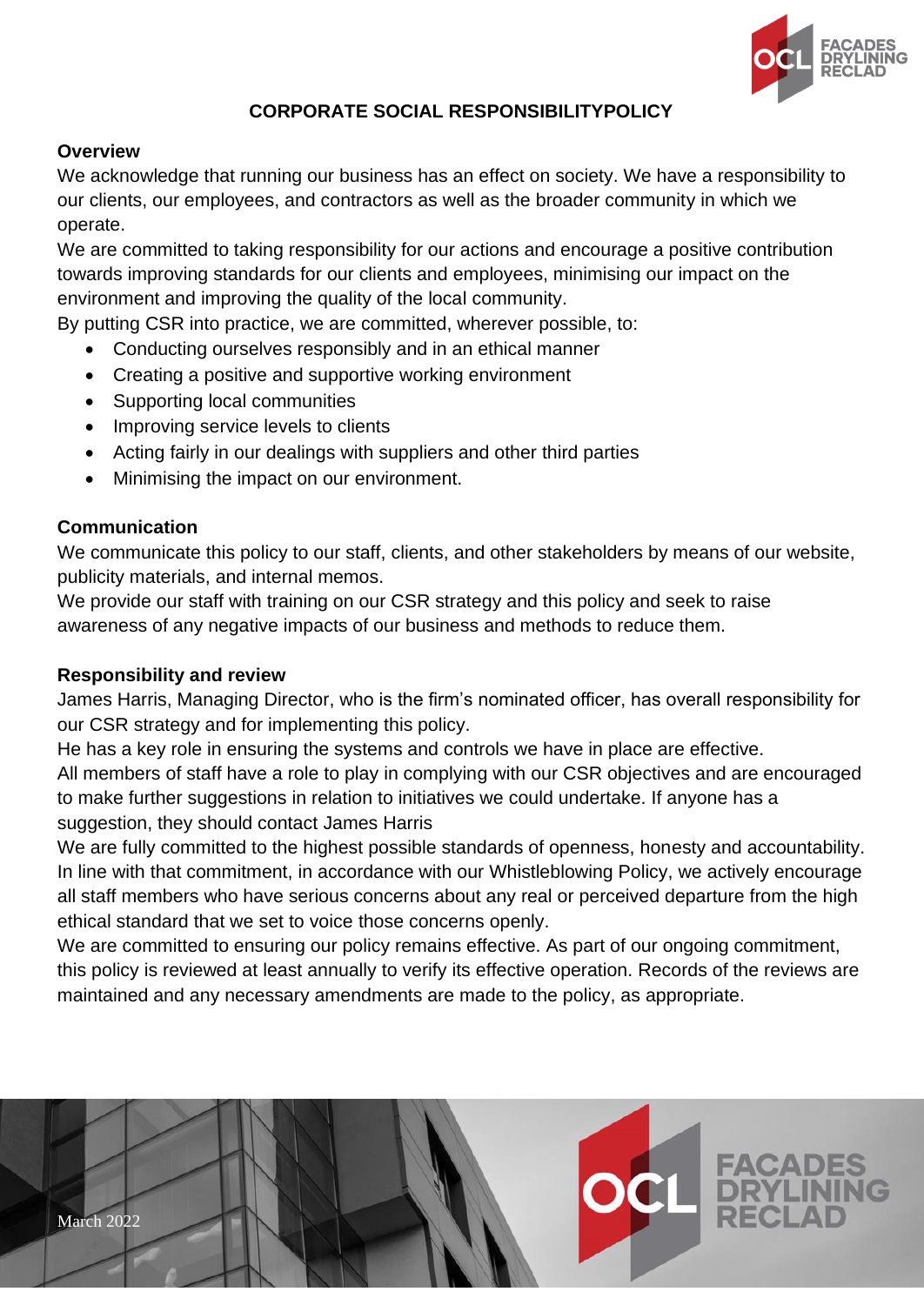

# **Our CSR principles**

### **Our conduct**

We aim to adopt the highest professional standards and not to act in such a way as to compromise our firm's integrity.

We actively promote respect between our staff members in their dealings with each other and with clients and other third parties.

### **Our working environment**

We recognise that our staff are our most important resource. We actively seek to offer our staff a positive and healthy working environment and ensure that they have rewarding careers and job satisfaction.

We maintain an Employee Handbook, which sets out the rights and expectations of all members of staff.

We seek to ensure that all staff have access to the training they need both for their own development and to enable them to deliver a high-quality service. Our procedures in relation to training and development can be found within our Employee Handbook.

We consider all staff members to be equal and we aim to create a working environment which is free of unlawful discrimination. In this regard, we maintain an Equality and Diversity Policy.

### **Our community**

In considering our impact on the community we have resolved to sponsor or otherwise support local charities.

We will allow members of staff time off work to enable them to carry out work in support of their chosen charity and to encourage dialogue with local communities and groups for mutual benefit.

### **Our clients**

We are committed to delivering a high level of service to all our clients. We understand that our business exists in a very competitive market and to retain our clients we need to deliver a professional and courteous service.

Wherever possible, we take steps to promote equal opportunity in relation to access to the legal services that we provide. We take account of the diversity of the communities we serve to ensure that, subject to funding constraints, our services are accessible to all clients.

## **Suppliers**

We are committed to eliminating unlawful discrimination and to promoting equality and diversity in our professional dealings with suppliers and other third parties. Our Equality and Diversity Policy can be found in our Employee Handbook.

We endeavor to enter into clear and fair contracts with our suppliers. We commit to the timely settlement of suppliers' invoices.

Wherever possible, we aim to support the local economy by contracting with local suppliers.